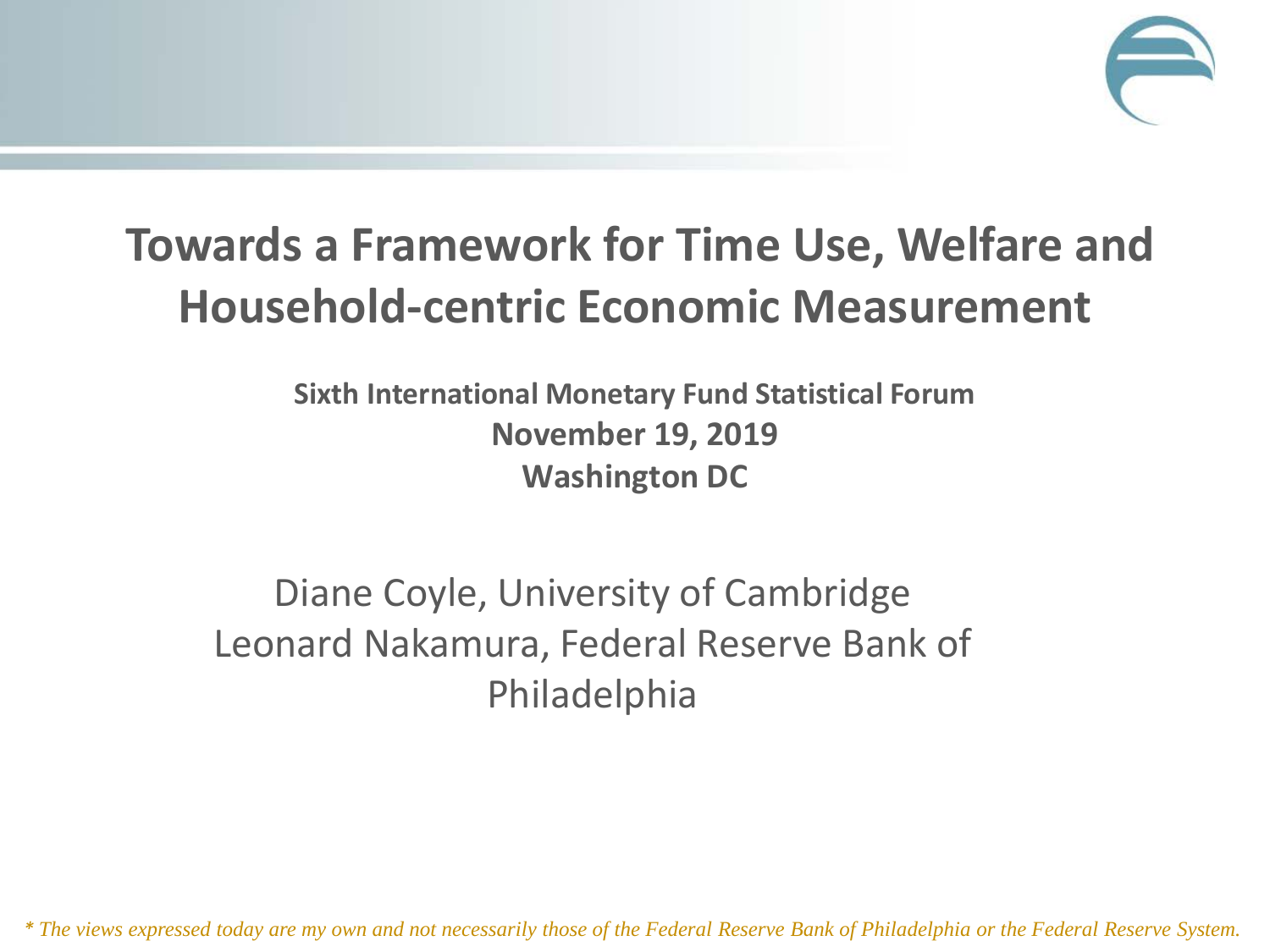# **Why We need a New Measure**



- Rapid changes in consumer behavior as measured in time use
	- Is not seen in GDP or PCE growth
- Consumers face zero marginal prices for many Internet products
	- Because their marginal cost of reproduction has fallen to zero
- With two-way mass communication, boundary between paid work and household work has become porous
- Widely viewed disconnect between welfare and GDP www.philadelphiafed.org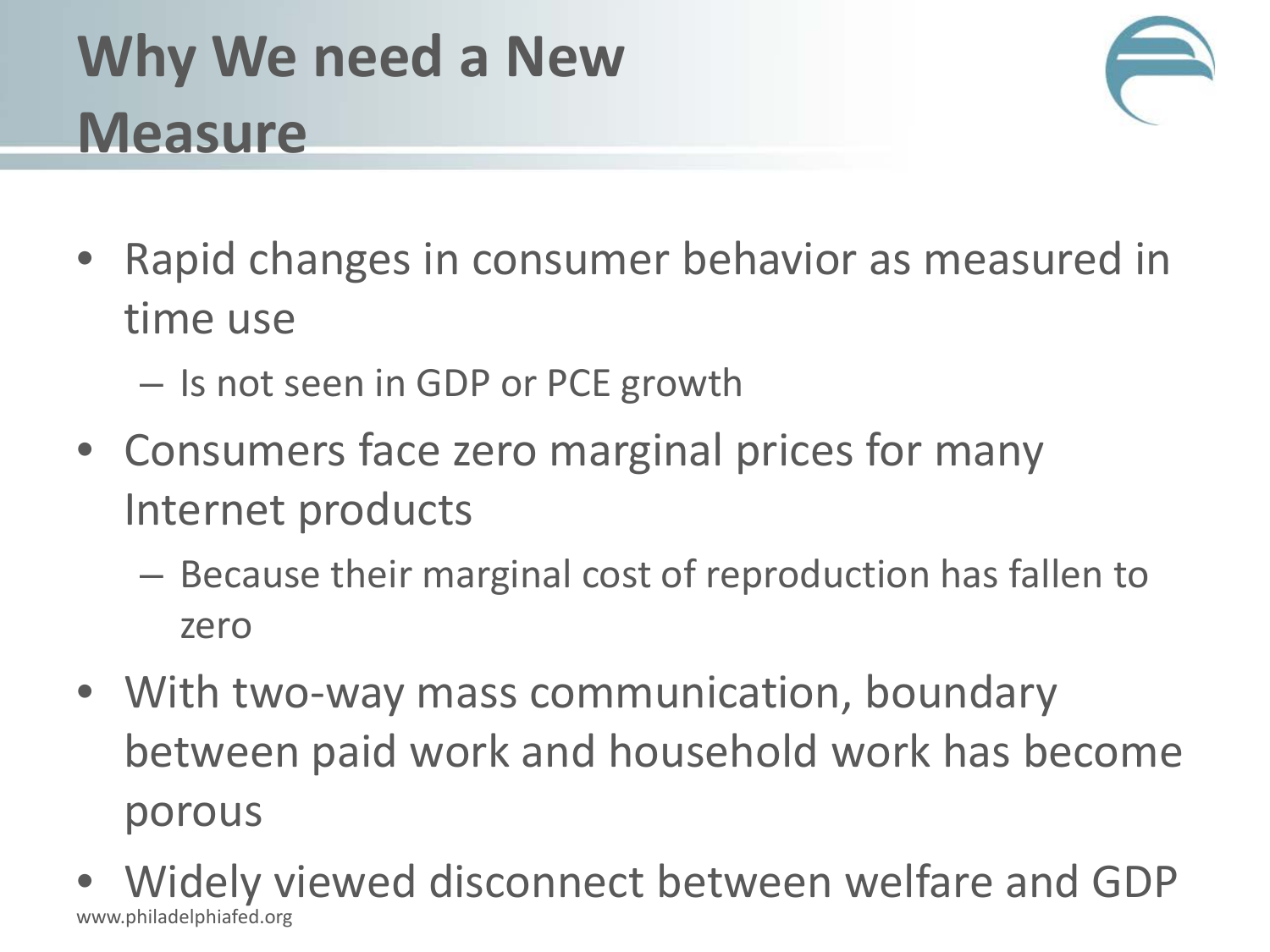# **Can Studying Time Use Place a Money Metric on Welfare?**



- If GDP doesn't measure welfare, what can economists and national statisticians do?
- Can we measure true economic progress with a *money metric*?
	- Can we answer quantitatively: is an economy performing well for its participants?
- We argue that perhaps we can only answer this by incorporating time use
- Time is:
	- Fundamental to all human experience
	- A required input to all consumption activity
	- The costly input when consumption goods have zero marginal price

– Divided into paid work, household production, and leisure www.philadelphiafed.org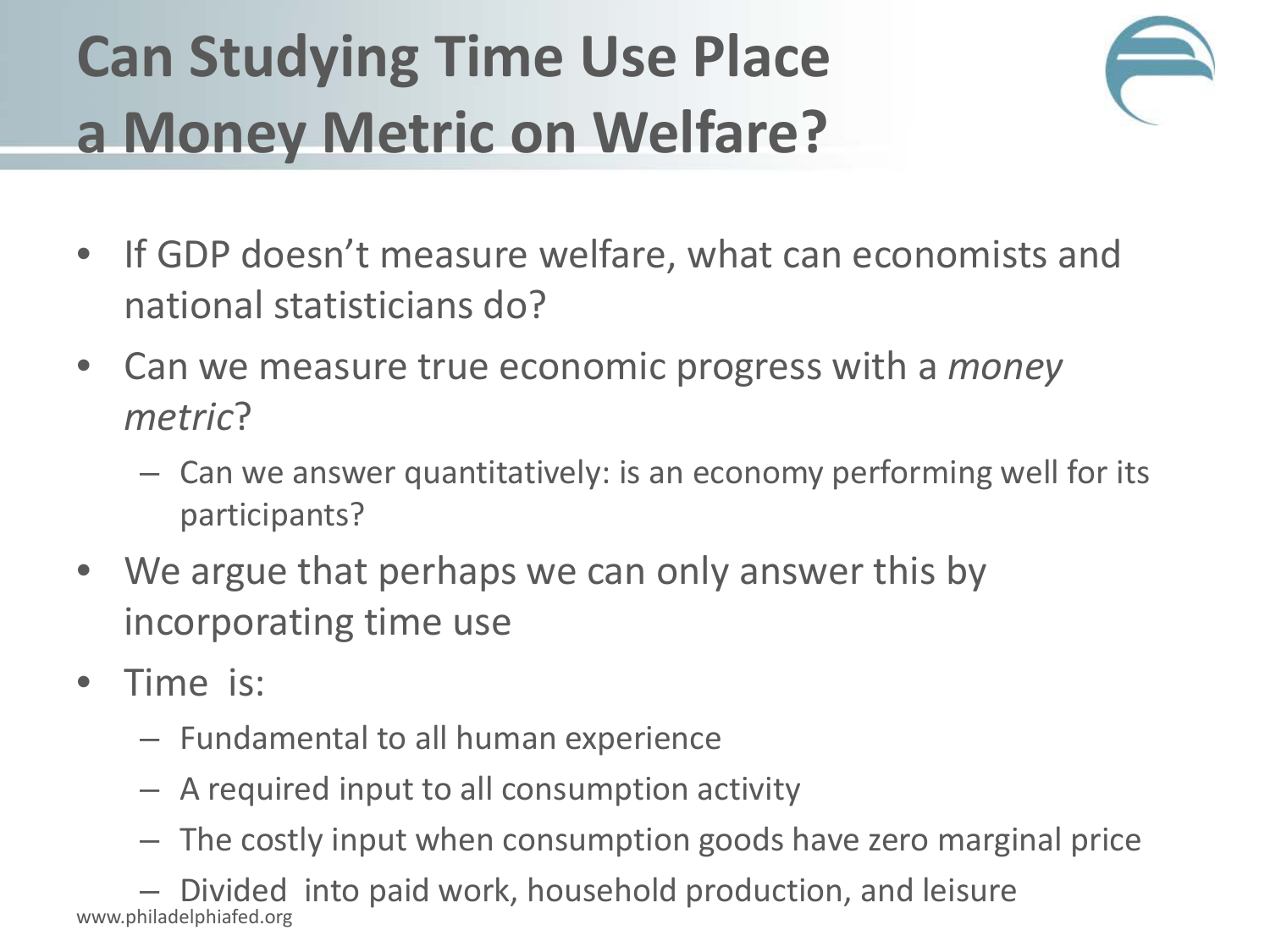

"The real price of every thing, what every thing really costs to the man who wants to acquire it, is the toil and trouble of acquiring it." Adam Smith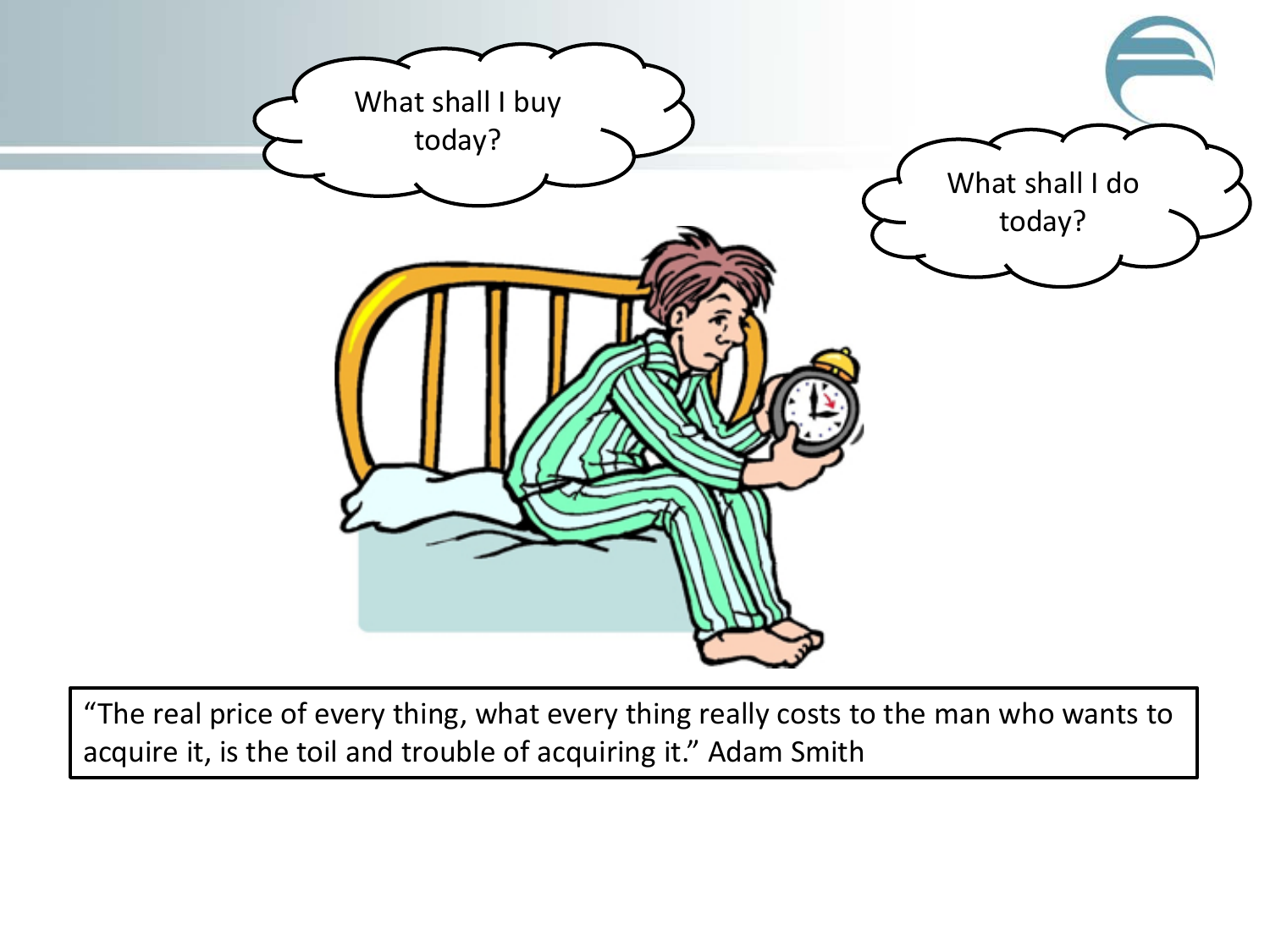

• All face same budget constraint

• Unequal budget constraints

• Save more, more to spend

• Save more, less to spend

But they are inter-related: spend time to earn more money, spend money to gain more time

**Time vs Money**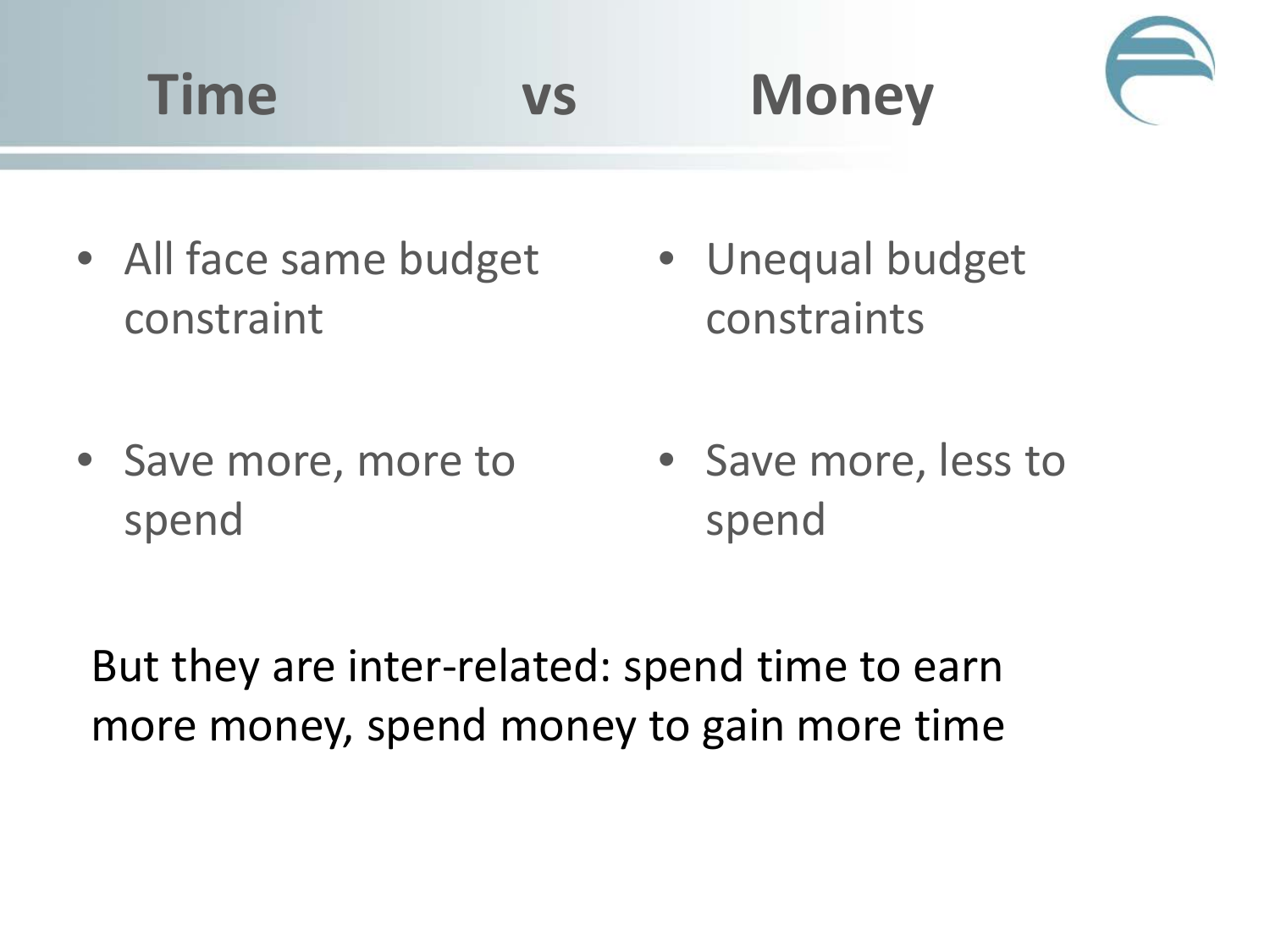### **The Internet ate my home work: Adult hours online in UK**





Source: Ofcom Adults' Media Literacy Tracker 2017

IN5A-C. How many hours in a typical week would you say you spend online at home /at your workplace or place of education/ anywhere else? (unprompted responses, single coded) Base: All adults aged 16+ who go online (1553 in 2016, 1570 in 2017) Arrows show significant changes (95% level) between 2016 and 2017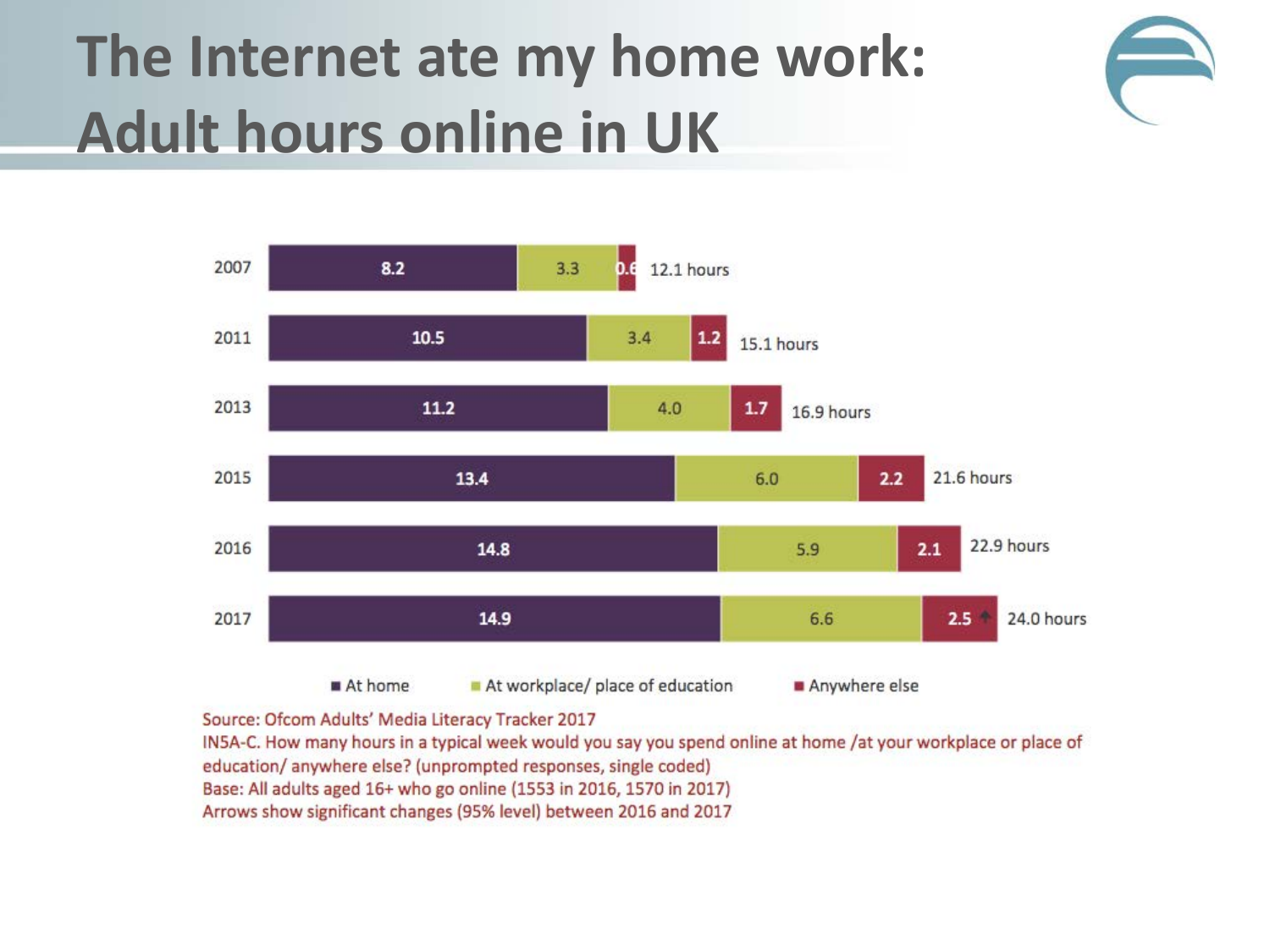# **Activities move across boundaries**



|             | Paid Work     | Home           | Leisure       |
|-------------|---------------|----------------|---------------|
|             |               | Production     |               |
| Routine     | Teller        | <b>Driving</b> | Jogging       |
|             |               |                |               |
|             |               |                |               |
|             |               |                |               |
|             |               |                |               |
|             |               |                |               |
|             |               |                |               |
| Non-routine | Travel Agent' | Caring         | Creativity:   |
|             |               |                | taking photos |
|             |               |                | and videos    |
|             |               |                |               |
|             |               | Cooking        |               |
|             |               |                |               |
|             |               |                |               |
|             |               |                |               |
|             |               |                |               |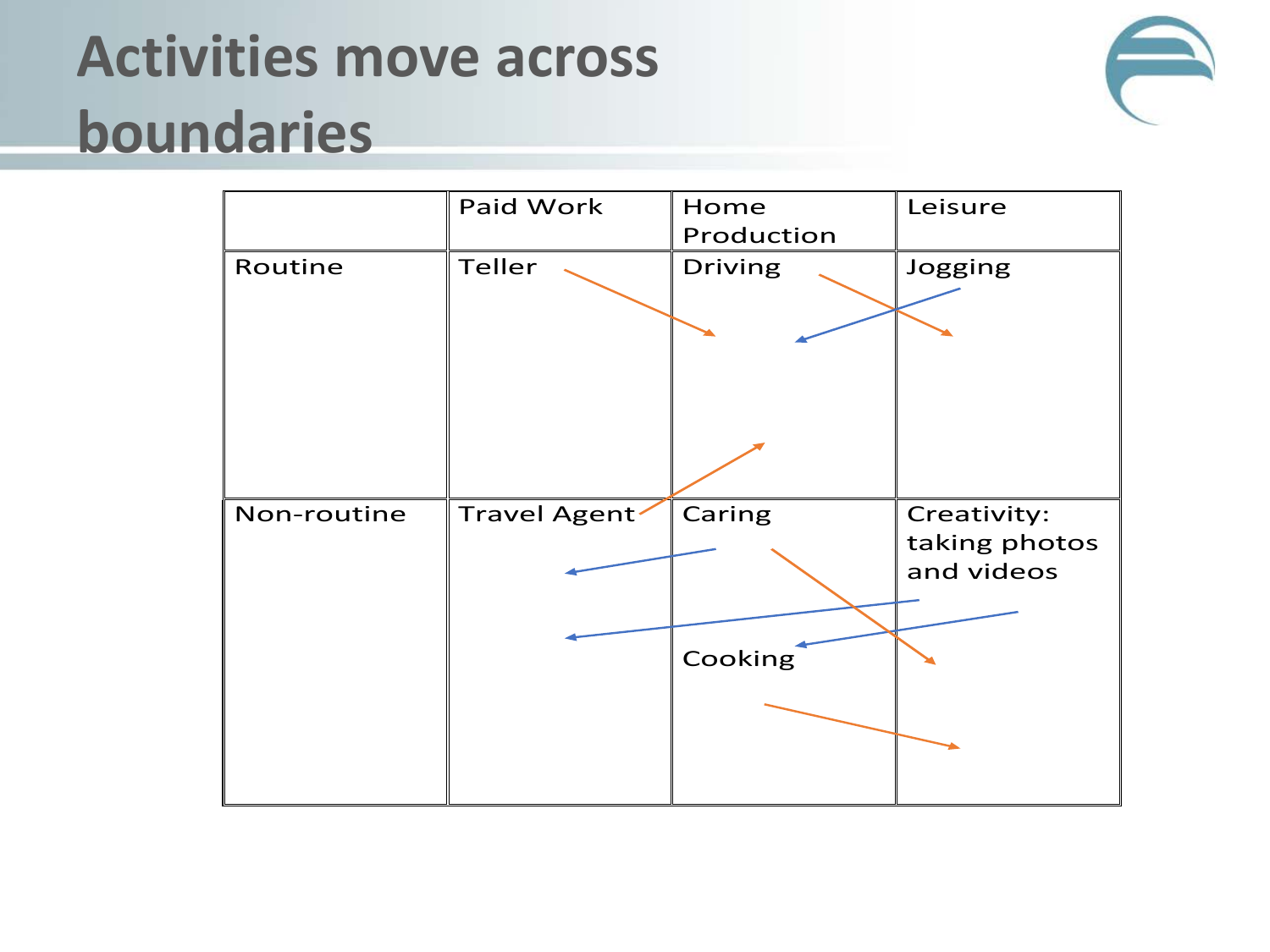# **Life cycle issues: time can be scarcest commodity**



- Young educated households
	- Work long hours developing their careers
	- Spend quality time with kids
	- Scrimp to afford a house in a good school district
	- Commute long hours
	- Don't sleep much
	- Often report unhappiness
- Shows the limits to intertemporal time trade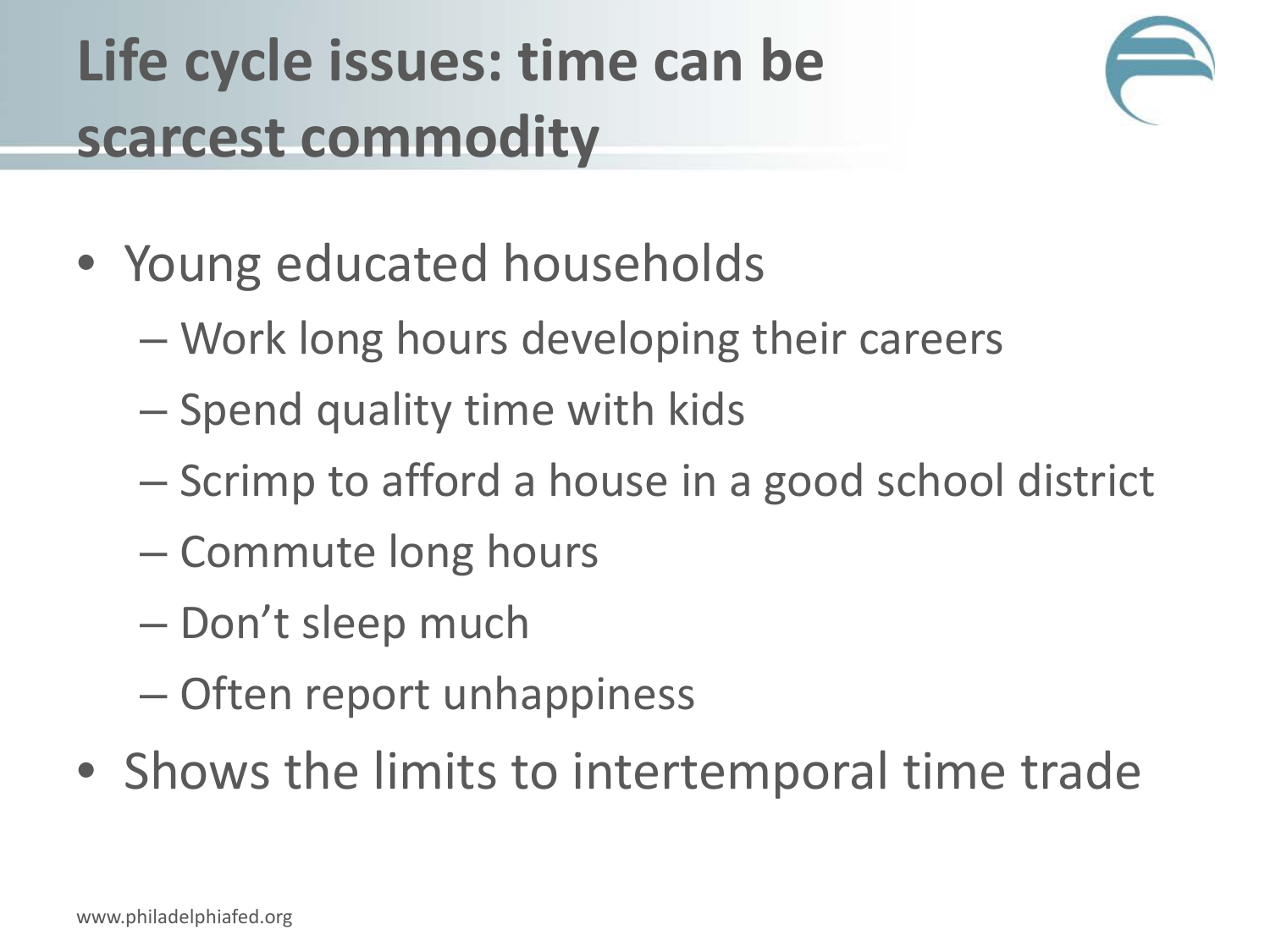# **GDP ignores unpaid time inputs**



- The welfare benefit under GDP is basically personal consumption expenditures as seen in transactions
	- Conceived as U(C), where C is an long vector of purchased goods and services
	- Home production mainly outside the boundary of GDP
	- While this takes place in time, time is usually not incorporated as an input
	- Nor does GDP ask how consumers feel while they consume or work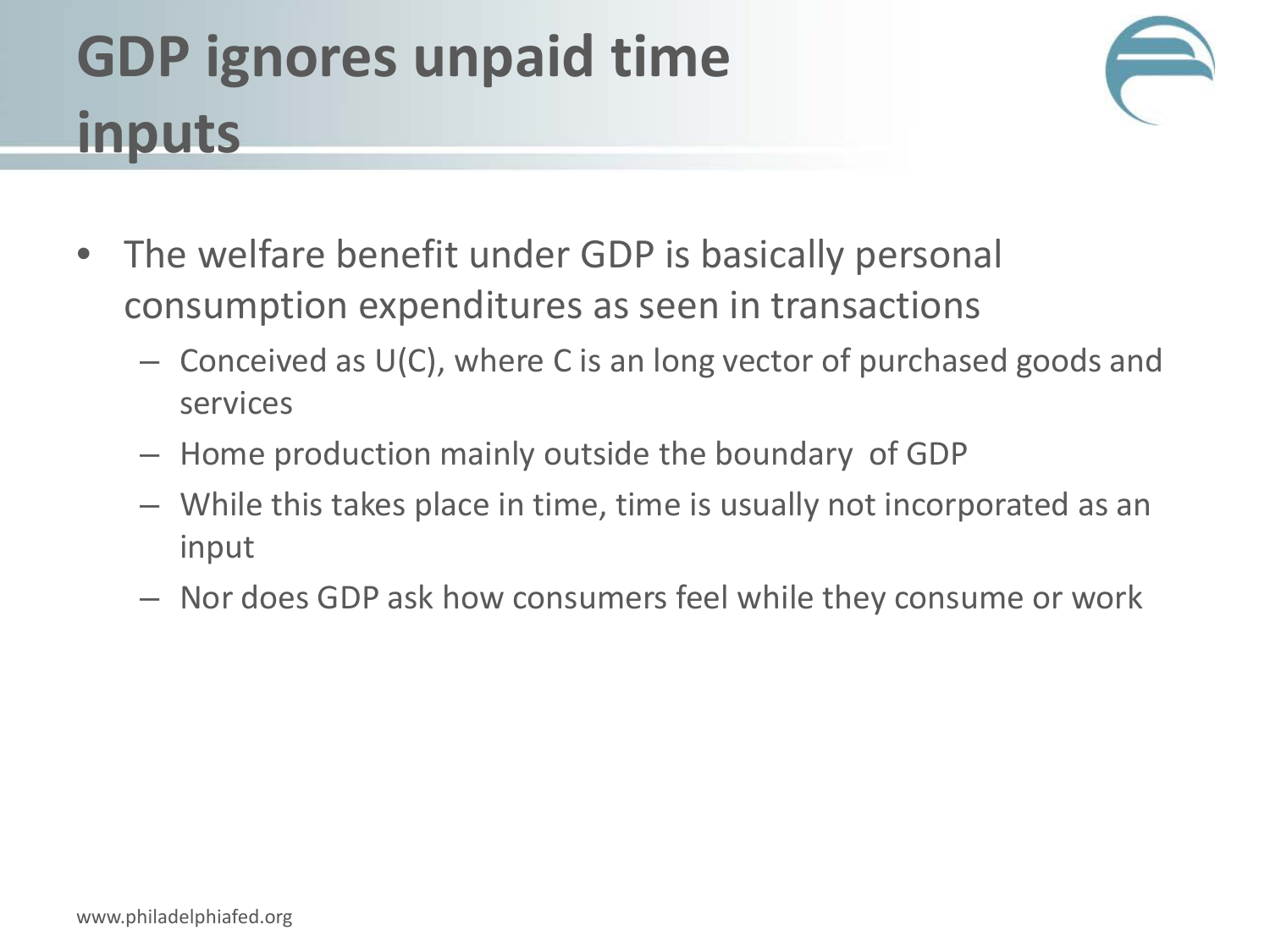# **Expanding consumption to utility**



- Work on time use has taken broadly two directions:
	- Household economics, with a shadow value of time, as proposed initially by Becker
	- Well-being studies based on self-reports
		- For example, time use surveys that ask how participants feel in given activities
- In household production (Becker, 1967)
	- Count unpaid household work as labor
	- Leisure time is consumption time
	- Opportunity cost is the wage (in simplest version)
	- If all time is measured by the wage, full income is wT
		- Where T is time at paid work+ unpaid work + leisure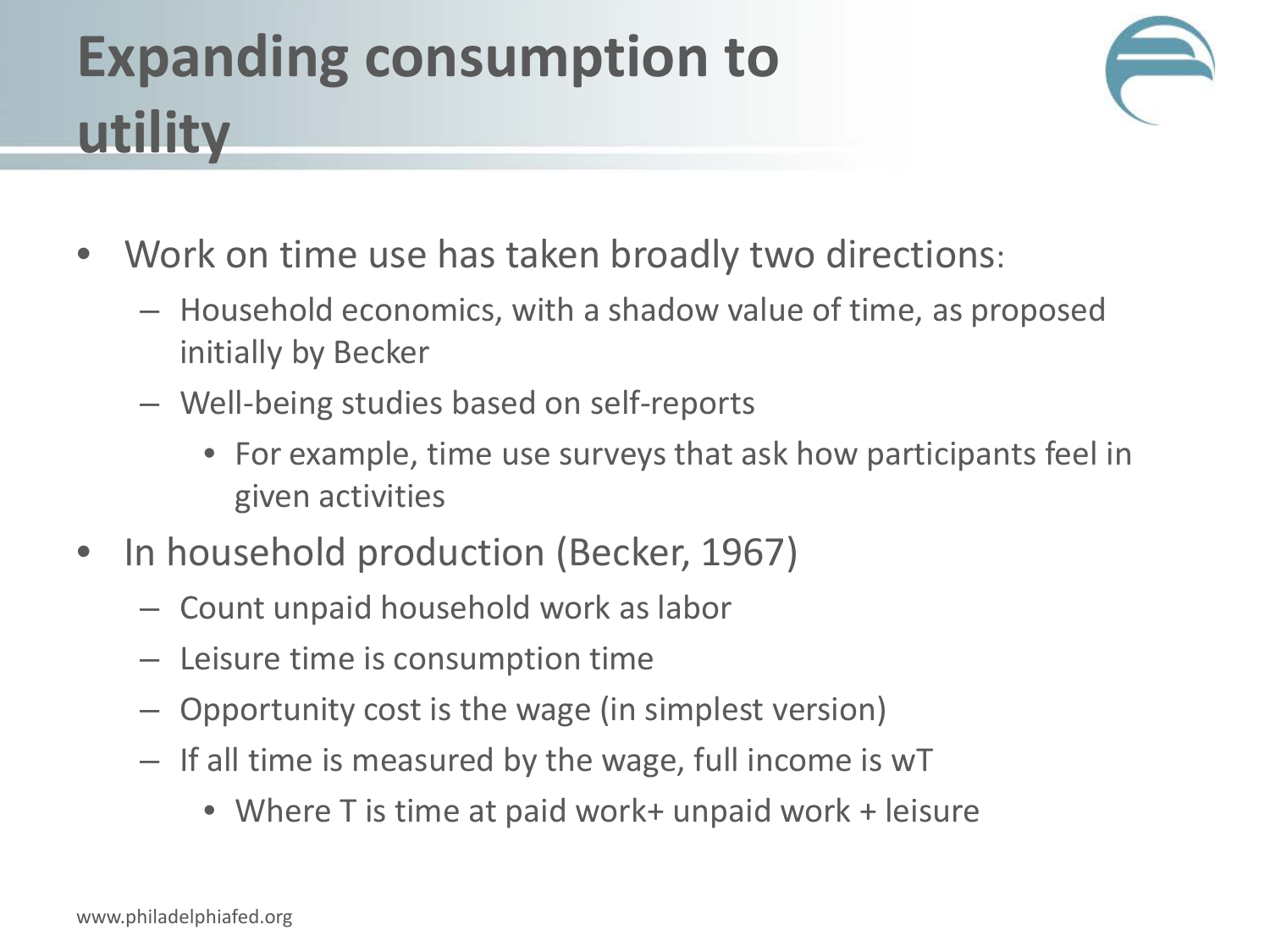# **Survey measures of wellbeing and value**



- More recently, economists have been looking to surveys to understand well-being
- Time use surveys increasingly include feelings while engaged in activities (stated feelings) – Direct reports of well-being
- Economists are also asking how feelings or activities can be placed on a money metric (stated preferences)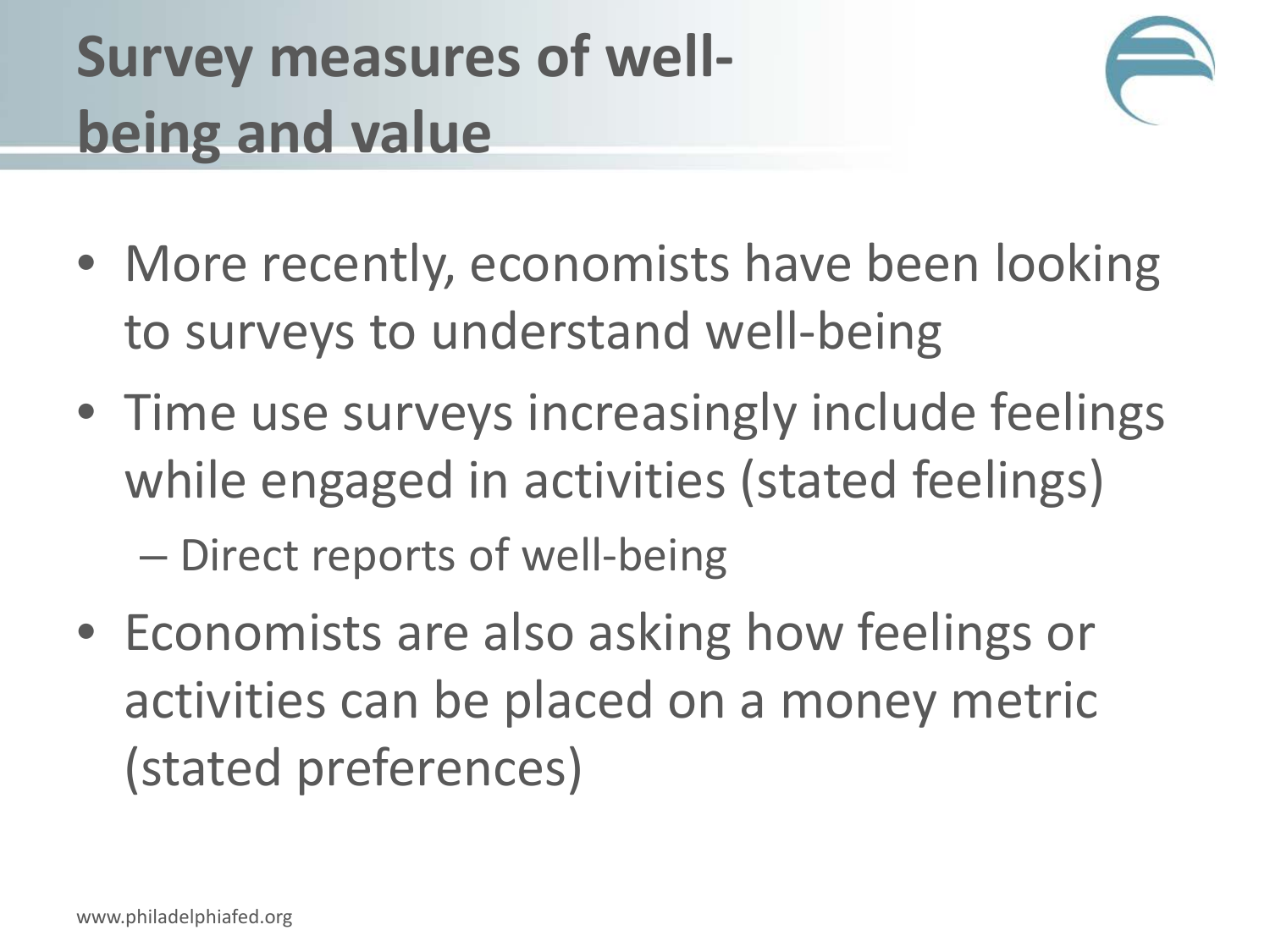### **Lots of recent studies on time use and/or broader wellbeing**

#### **measures**

- Diewert & Fox 2018
- Alpman et al 2018
- Cassar & Meier, and Kaplan & Schulhofer-Wohl, JEcPerspectives 2018
- Hulten & Nakamura 2018
- Jones & Klenow, AER 2016
- Dotsey et al, Int Economic Review 2014
- Gershuny & Fisher 2014
- Benjamin et al, AER, 2012, 2014
- Deaton, 2018
- Bridgman, 2016
- Maestas et al, 2018
- Aguiar and Hurst, Handbook of Macro, 2016
- +
- Goolsbee & Klenow, AER 2009
- Krueger et al, 2009
- Brynjolfsson et al 2018a, b
- Coyle, Economica 2018
- Coyle & Rogers in progress

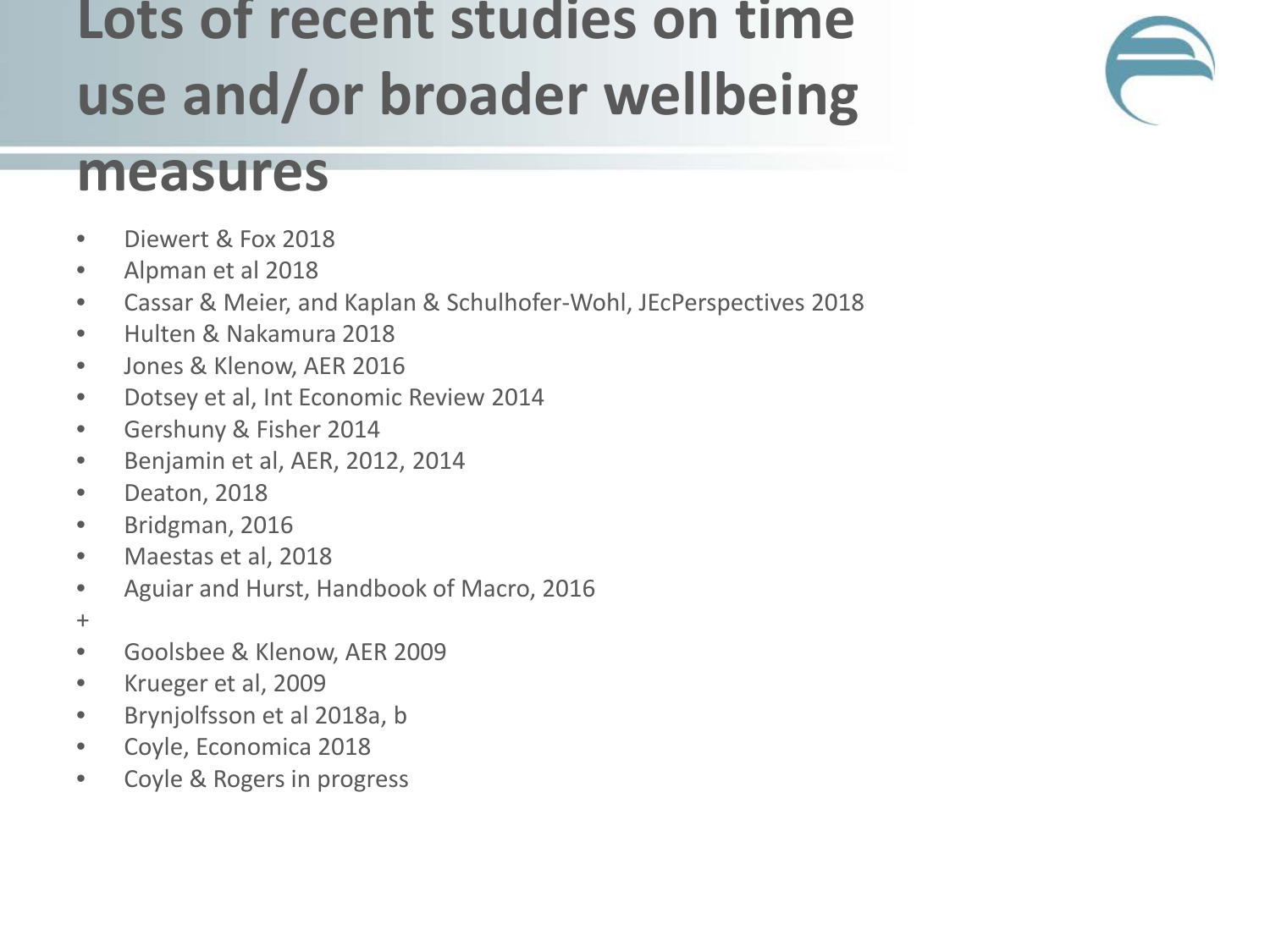# **Shadow value of time**



- First approximation: wage rate
- But work may be pleasant or unpleasant
	- Enjoyment means there is a consumption value to work, which raises the shadow value of time relative to the wage
- And work may involve learning
	- Learning by doing further raises the shadow value of time
- And work may be meaningful
	- Studies show that people will accept lower wages to do work they consider meaningful
- Can we find the shadow value of time by asking people?
	- E.g., what wage would you have to be paid to shelve books at a library?

– Or, what would you pay to have a shorter commute? www.philadelphiafed.org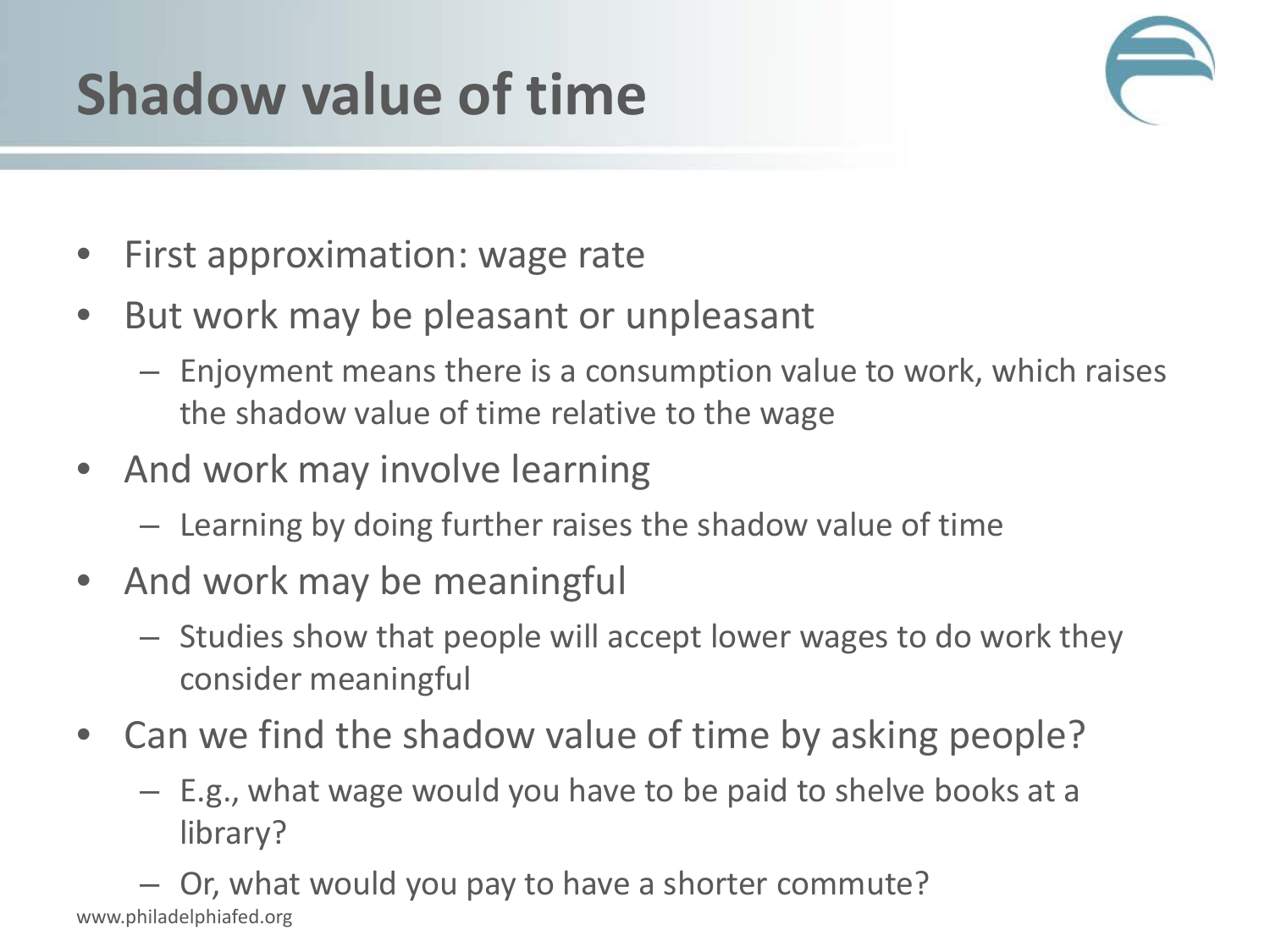# **Three ways to estimate shadow value of time**



- "Revealed" preference: how much will someone spend to save time?
	- Trade-off between commute and rent may be captured in measured rent gradients
- "Stated" preference: how much would you pay to have a shorter commute?
- "Stated Feelings" : how do you feel as you commute (direct report on welfare)

– Miserable commute raises the shadow cost of commute relative to value of time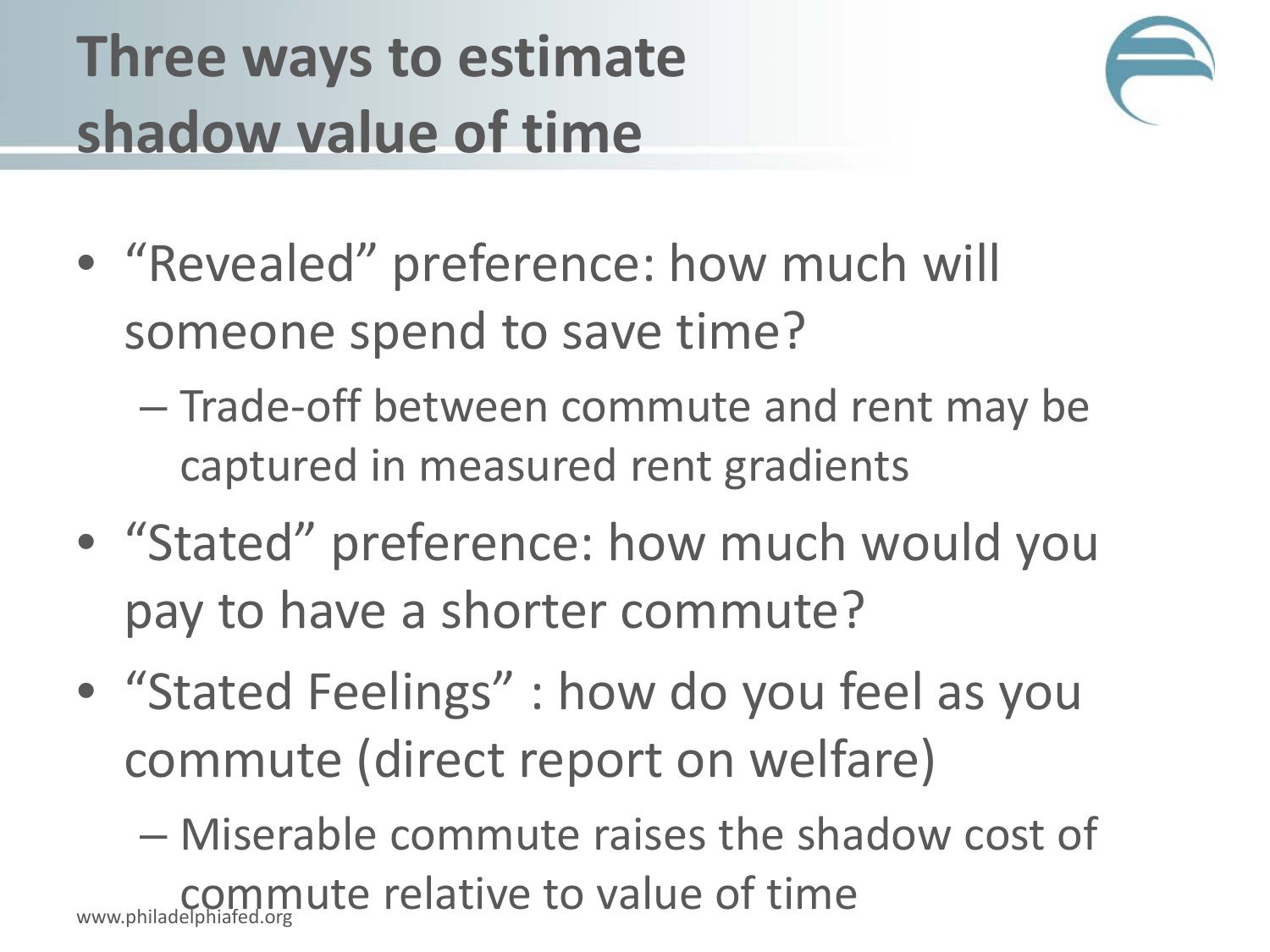### **Many, many questions**



- Can we reconcile the answers we get from these different approaches?
	- Can econometric encompassing techniques help us out?
- How will these money-metric utility measures align with real consumption measures?
- We need time use data with stated feelings (discontinued in US)
- We need more surveys—both private and official.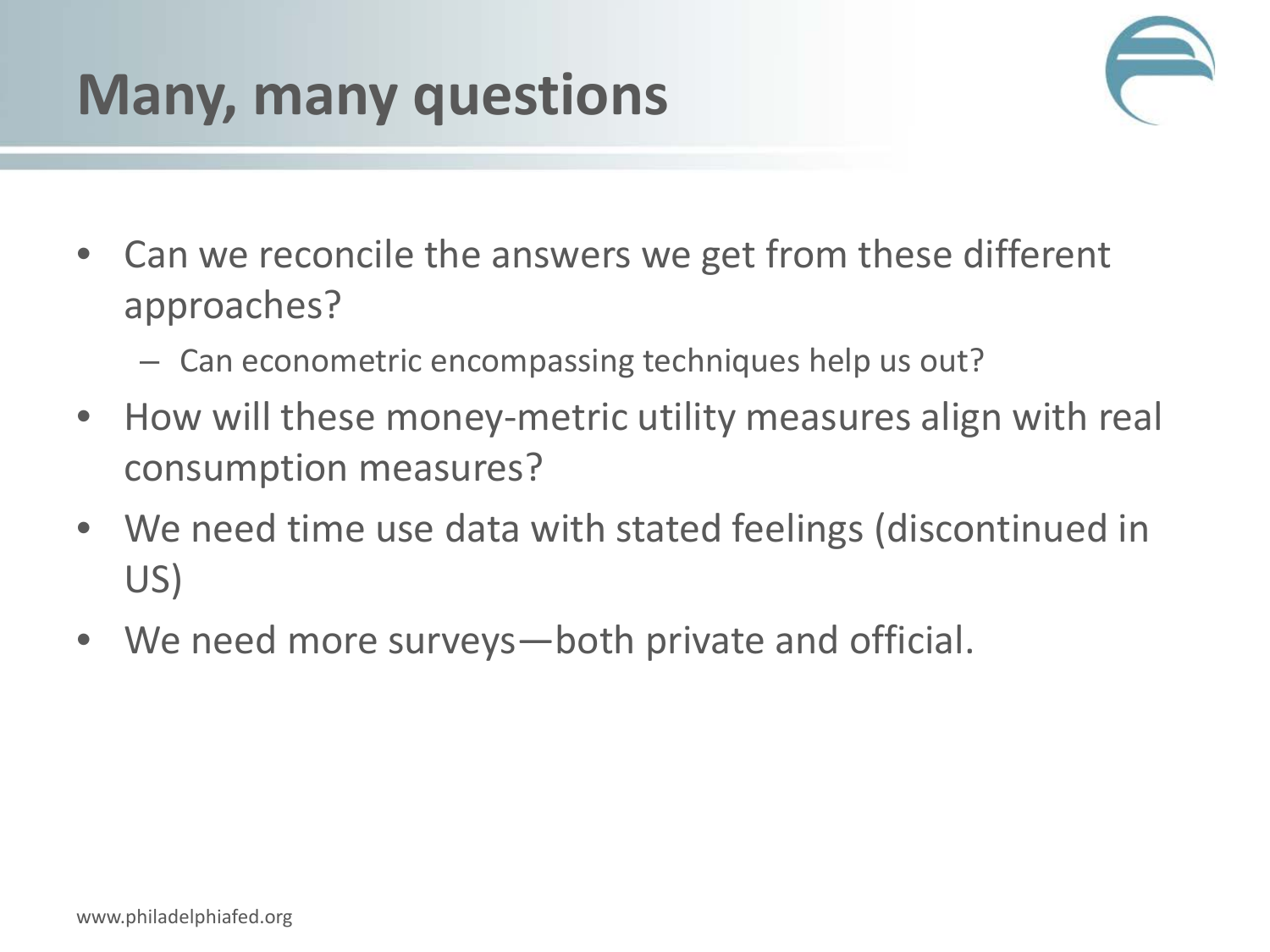



- Without a credible measure of aggregate welfare, economists' ability to make macro policy recommendations will be increasingly attenuated.
- To recapture welfare in the age of digitalization, we need shadow prices, particularly of time.
- We are a long ways from a complete new picture, but a tremendous amount of research has been launched.
- Coordinating this research, and maintaining it statistically over time so that we can make time series, is the big task ahead.